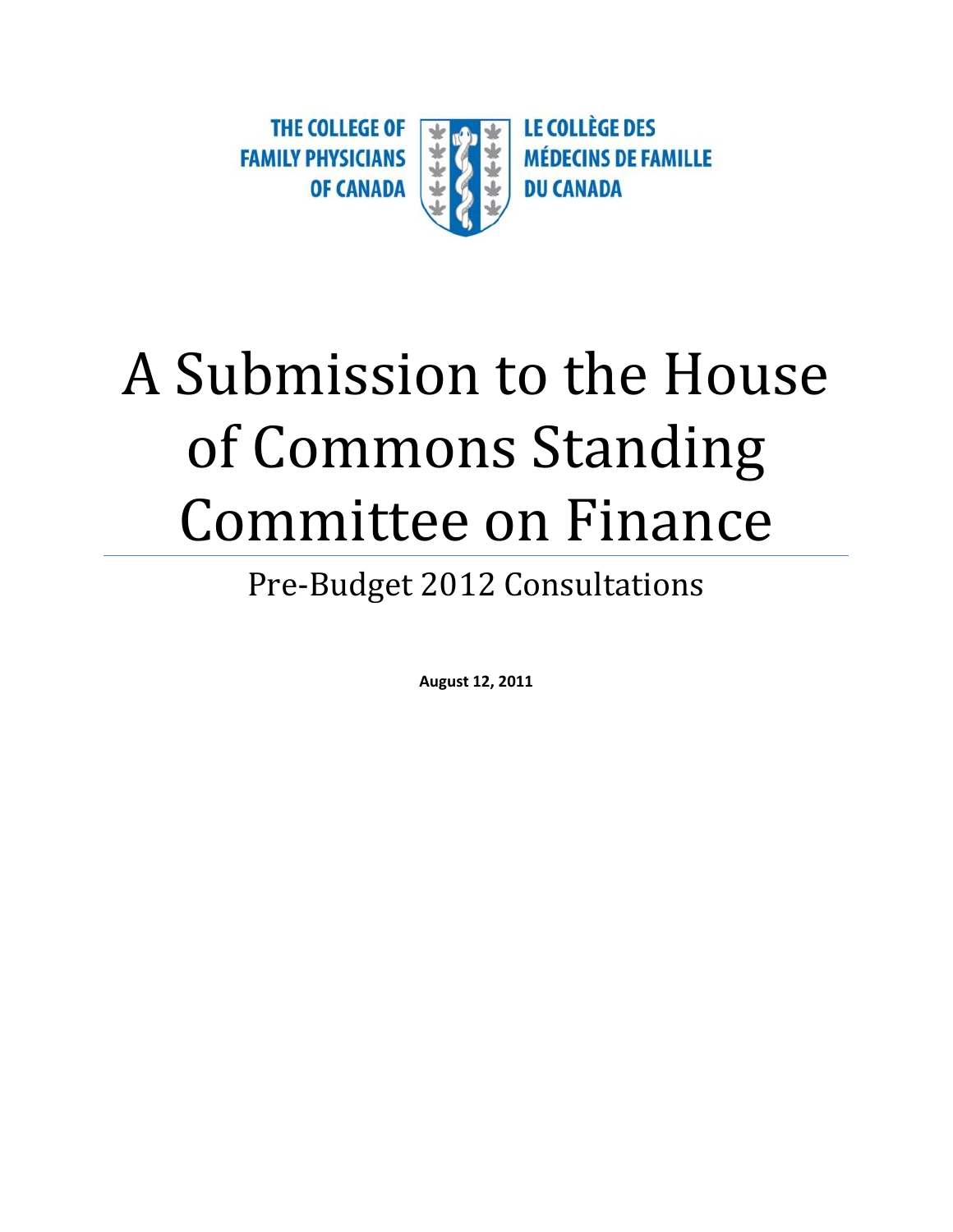#### **EXECUTIVE SUMMARY**

The College of Family Physicians of Canada (CFPC) represents over 25,000 family physician members nationally. The College is the voice of family medicine in Canada and advocates on behalf of its members to ensure high quality in the delivery of care. Education is a key element of our mandate, and the CFPC establishes standards for the training, certification and ongoing education of family physicians; it is responsible for accrediting postgraduate family medicine training in Canada's 17 medical schools.

On behalf of our family physician members and their patients the CFPC presents three recommendations to the House of Commons Standing Committee on Finance's deliberations leading to Budget 2012. Our recommendations focus on **timely access**, **chronic disease management,** and **value for money**. Federal leadership and investment in these recommendations is crucial in achieving an overall reduction in health care spending.

#### **1. Timely Access**

Access to care is one of the most important issues for Canadians. Recent studies have indicated that, compared to those in other developed nations, Canadians today are less satisfied with their access to and quality of care.<sup>1</sup> To improve access for patients, Canada needs well-supported team-based care, the implementation of advanced scheduling systems in family practice, and support for health information systems and technology.

**Recommendation 1:** That the Government of Canada provide appropriate support and funding for Patient's Medical Homes - incorporating the goals and recommendations that will define these practices:

- Health Human Resources a personal family physician for each patient; physicians and other health care professionals including nurses on teams working with each family physician.
- Encourage advanced access booking systems, and strategies for after-hours coverage that may enable physicians and practices to consider increasing "panel size" (the number of patients that can be registered with that practice).
- Provide support and governance systems for health information systems and technology.

### **2. Chronic Disease Management**

The cost of chronic diseases to Canadians is estimated to be \$80 billion annually due to illnesses and disabilities.<sup>2</sup> The mortality and morbidity of chronic disease places a significant burden on the Canadian economy. Patients' Medical Homes should be supported by the federal government to ensure their key role in health promotion and prevention, management and coordination of care for patients with chronic diseases.

**3. Value for Money**  outcomes, and cost-effectiveness. **Recommendation 2:** That the Government Canada invests in ongoing research related to chronic diseases including: studies of the incidence and patterns of diseases, health system resource utilization (hospitalizations, emergency visits, etc.), the effectiveness of different medical and health care interventions and management approaches, individual and population health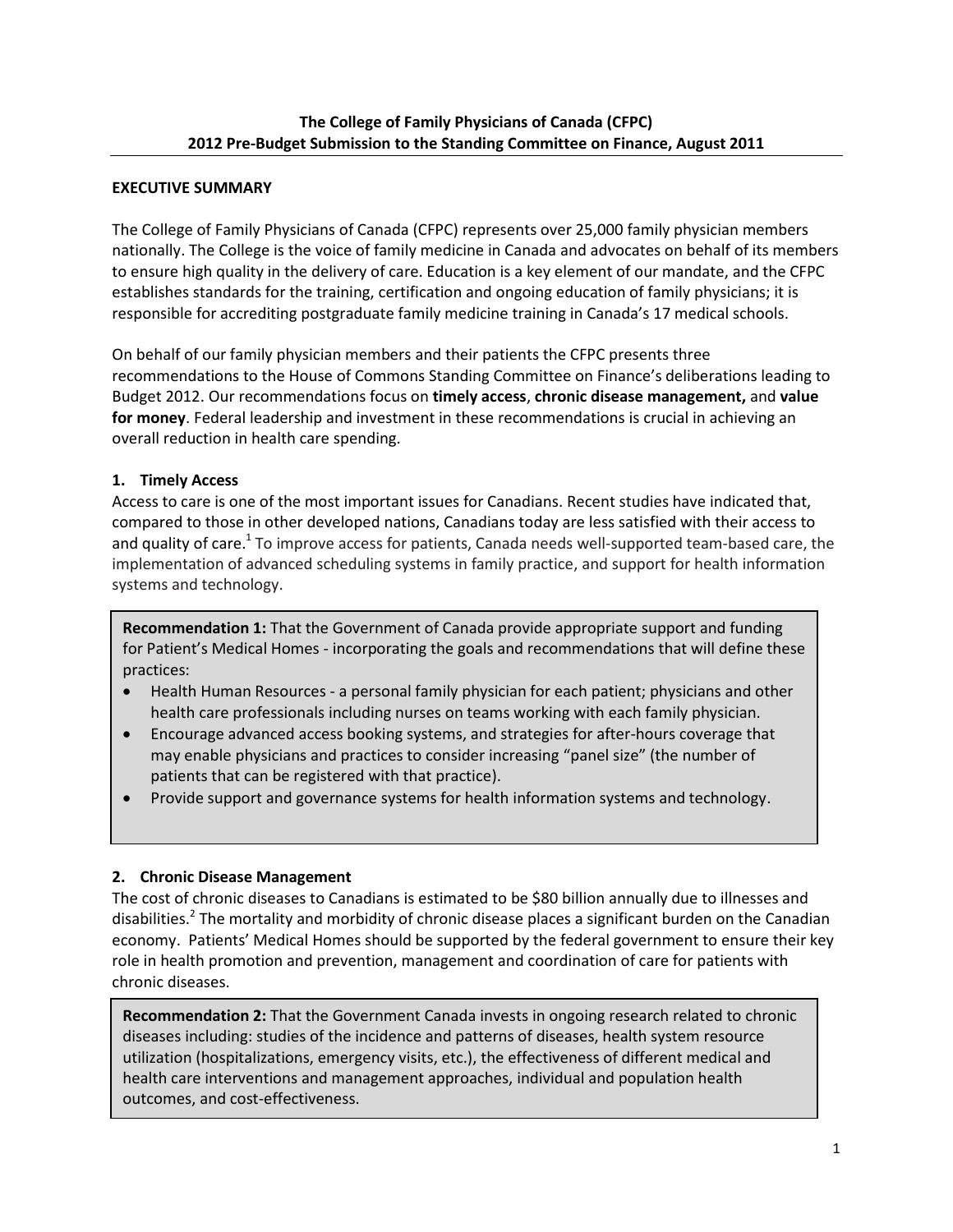It has been shown that patients with their own family physician as a regular care provider have lower rates of hospitalization and better health outcomes.<sup>3</sup> Well-supported family practices that function as a Patient's Medical Home will have the opportunity to possibly lead to lower costs and better health outcomes.

**Recommendation 3:** That the Federal government move to strengthen and support primary care in Canada through: 1) sufficient physician and health care provider resources, and 2) support the infrastructure and governance to promote the Patient Medical Home model nationally.

#### **INTRODUCTION: A healthy primary care system leads to a healthy society.<sup>4</sup>**

The sustainability of Canada's health care system depends on ensuring a strong foundation of primary care and family practice. In recent years, there has been much discussion about the sustainability of the health care system and the level of quality and service available to Canadians. Access issues, the lack of institutional and community support for patients with chronic health conditions, and changing demographics can lead to inefficiencies and be costly. To address the issues of health care at the core of health care delivery, systems for family physicians and patients must be strengthened.

International research provides evidence of the correlation of access to effective family practices with better population health outcomes.<sup>5</sup> A strong and high-performing primary healthcare system with an essential role played by family physicians has the potential to deliver better health care for the population as a whole and specific groups such as those with chronic diseases. $6,7$ 

To preserve a single-payer, publicly-funded Canadian health care system, the health transfers in the current federal /provincial/territorial Health Accord must be extended for at least a decade beyond 2014.

### **I. FEDERAL LEADERSHIP IN HEALTH CARE- SUPPORT FOR THE PATIENT'S MEDICAL HOME, A NEW MODEL FOR DELIVERY OF CARE**

We invite the federal government to consider the advantages of implementing a new and effective family practice model, and to ensuring that resources are available to those who are working toward improving the delivery of care. We value and acknowledge the role of family doctors can play in improving and their practices, and recognize that federal leadership is essential to system changes.

The **Patient's Medical Home (PMH)** is a conceptual framework for primary health care and one that the CFPC sees as the way of the future. We present it to the people of Canada as a vision and a plan – a vision of the future of family practice - a plan for better patient-centred care and better health outcomes.

The Patient's Medical Home (PMH) proposes goals, each supported by a series of recommendations, including:

- A PMH will be **patient-centred**.
- A PMH will ensure that every patient has a **personal family physician**, who will be the most responsible provider (MRP) of his/her medical care.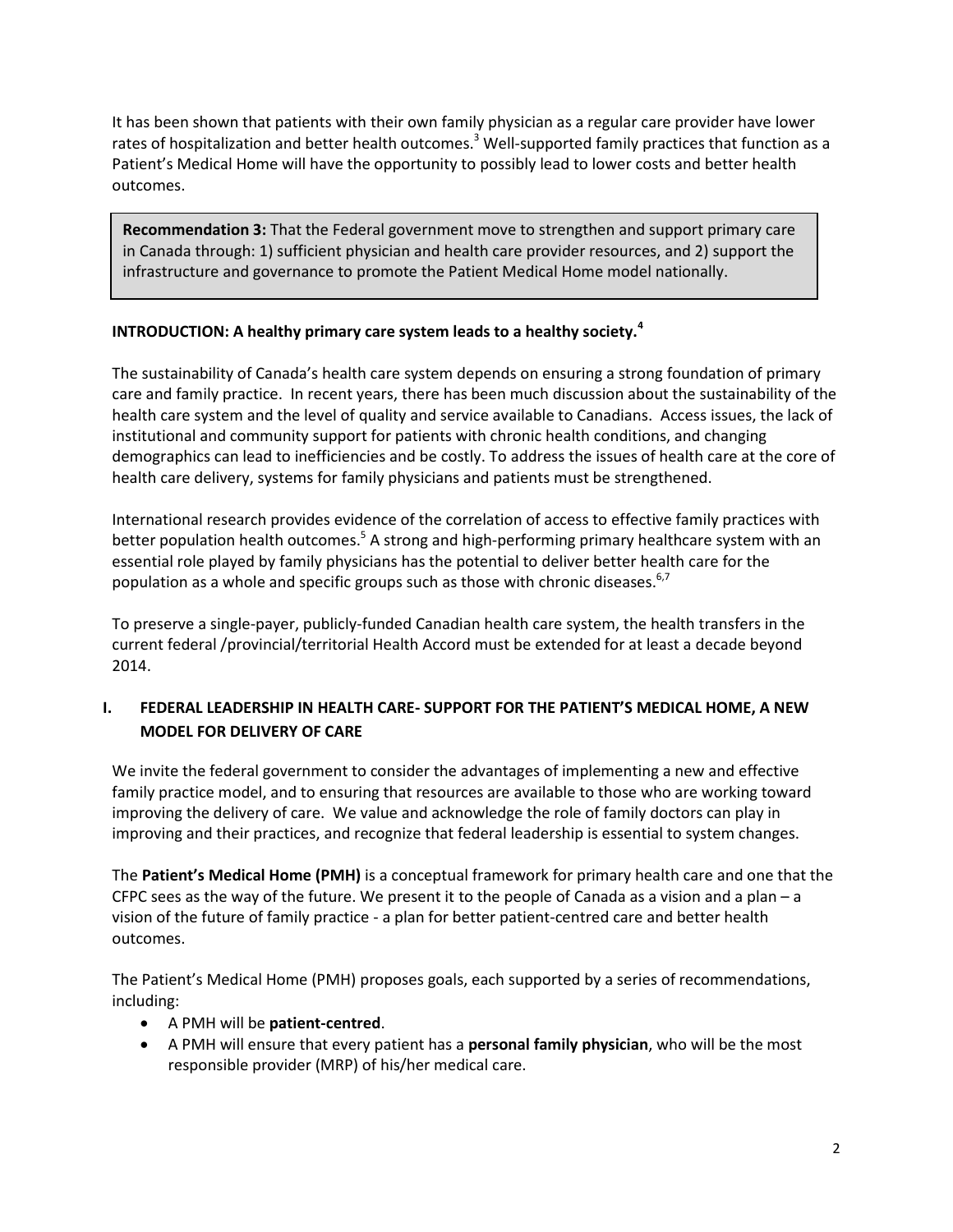- A PMH will offer its patients a broad scope of services carried out by **teams** or networks of providers - including each patient's personal family physician working together with medical home team nurses and other health care professionals.
- A PMH will ensure **timely access** to and coordination of both appointments in the practice and referrals for other health and medical services needed outside the practice.
- A PMH will provide its patients with a **comprehensive scope of family practice services** that meet population and public health needs, including those that address the importance of illness and injury prevention and health promotion.
- A PMH will provide **continuity of care** throughout the lives of its patients.
- A PMH will maintain **electronic medical records (EMRs)** for its patients.
- Patients' Medical Homes will serve as ideal sites for **training** medical students, family medicine residents and those in other health professions and for carrying out family practice and primary care research.
- A PMH will carry out **ongoing evaluation** of the effectiveness of its services as part of its commitment to a Continuous Quality Improvement (CQI) program.
- PMHs will be strongly supported by: (i) **governance and management structures** defined by each practice and (ii) **governments and other key stakeholders** throughout the health care system.

The PMH would build upon the successes of current practice patterns; it is flexible and allows each practice to incorporate the best of all experiences into their individual situations and jurisdictions.

To achieve their objectives, Patients' Medical Homes will need the support of governments across Canada through both leadership messaging and support. This must include the assurance of resources for core practice components such as electronic medical records and the establishment of the legal and systemic framework for implementation. All stakeholders including governments, the public, family physicians, other medical and health professions and their organizations, should support and participate in establishing and sustaining Patients' Medical Homes across Canada.

#### **II. RECOMMENDATIONS**

#### **1. Timely Access to Primary Care**

Patients' Medical Homes will offer a broad scope of services carried out by teams or networks of providers. The mix of health care professionals include each patient's personal family physician working together with nurses and other health professionals. A comprehensive set of health professional services is available to the patient.

**Health Human Resources**: Access to primary care/family practice teams have been shown to reduce emergency room use,<sup>8</sup> improve access to care, offer more preventive services, and enhance patient satisfaction.<sup>9</sup> As has been shown by Starfield and others, a relationship built and strengthened over time between patients and their personal physicians contributes significantly to better health outcomes.<sup>10</sup> These benefits could potentially be further strengthened through team-based care where relationships are established between patients and other members of the health care team.

To realize these benefits, sufficient health human resources are needed to meet patient needs and improve national health outcomes. Health human resource strategies must not only be provincially focused – we need a pan-Canadian plan that assesses the health needs of the population in each and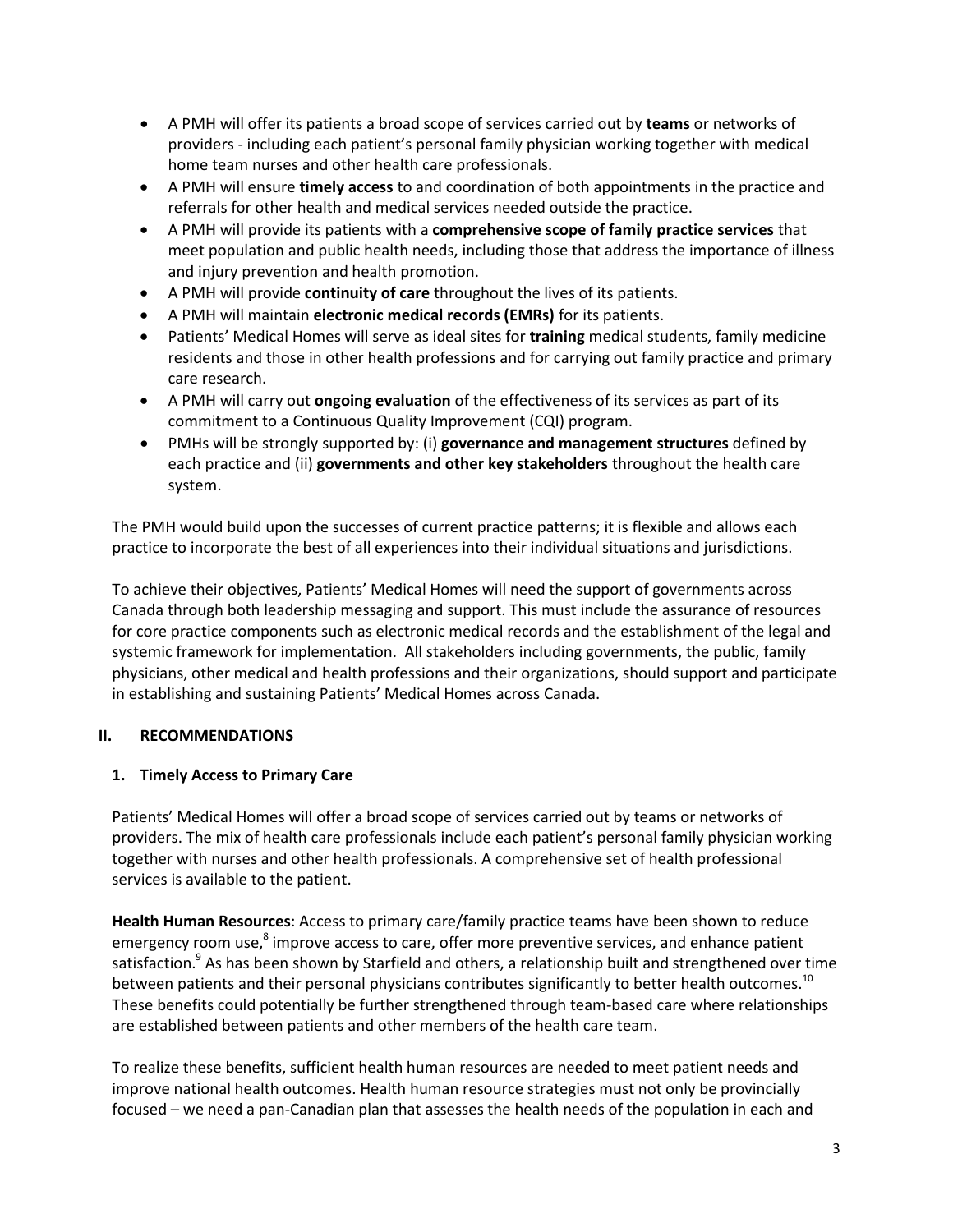every community and ensures that we have enough doctors, nurses and other health providers to meet our population's constantly changing needs.

**Information Infrastructure**: Timely access to care and medical information can be achieved through optimal use of communications tools including, email, telephone, and websites. As appropriate supports (including resolution of privacy liability and remuneration issues) are introduced, patient interactions with their physicians and other health professionals will be increasingly carried out through a range of communication options. Haggerty et al. found that being available to patients by telephone helped to improve accessibility and continuity. $^{11}$ 

**Advanced Access**: Same-day scheduling, (also known as open or advanced access scheduling) has emerged as a strategy that many practices have introduced to improve timely access to primary care. It is one of the features of the PMH and has been shown to enhance access for patients and to help physicians and teams become more organized and satisfied with their practices.

**Wait Times:** The Wait Time Alliance's 2011 Report Card and Ontario Auditor General's 2010 Report both found that the most significant cause of wait times are the high numbers of hospital patients waiting for alternative levels of care such as rehabilitative or long-term care. Patients would receive more appropriate and cost-effective care outside of the hospital.

The Patient's Medical Home can become the hub or centre that coordinates the medical care services received by their patients throughout the "medical community". The physicians and other health care providers in a Patient's Medical Home team can go out into the community and provide care as needed. These settings may include the family practice office/clinic, patient's residence, hospitals, long-term care and other community-based institutions.

**Recommendation**: That the Government of Canada provide appropriate support and funding for Patients' Medical Homes - incorporating the goals and recommendations that will define these practices:

- Health Human Resources a personal family physician for each patient; physicians and other health care professionals including nurses on teams working with each family physician.
- Encourage advanced access booking systems, and strategies for after-hours coverage that may enable physicians and practices to consider increasing "panel size" (the number of patients that can be registered with that practice).
- Provide support and governance systems for health information systems and technology.

#### **2. Chronic Disease Management**

As reported by the World Health Organization (WHO), the leading causes of death in Canada are often related to chronic illnesses.<sup>12</sup> The cost of chronic diseases to Canadians is estimated to be \$80 billion annually due to illnesses and disabilities and is increasing.<sup>13</sup> The mortality and morbidity of chronic disease places a significant burden to Canadian economy. The 2010 National Physician Survey (NPS), Canada's largest census survey of physicians and physicians-in-training, showed nearly three-quarters (72%) of respondents reported that the complexity of their patient caseload is placing increasing demands on their time. Two-thirds (63%) of respondents said that managing patients with chronic diseases was a factor.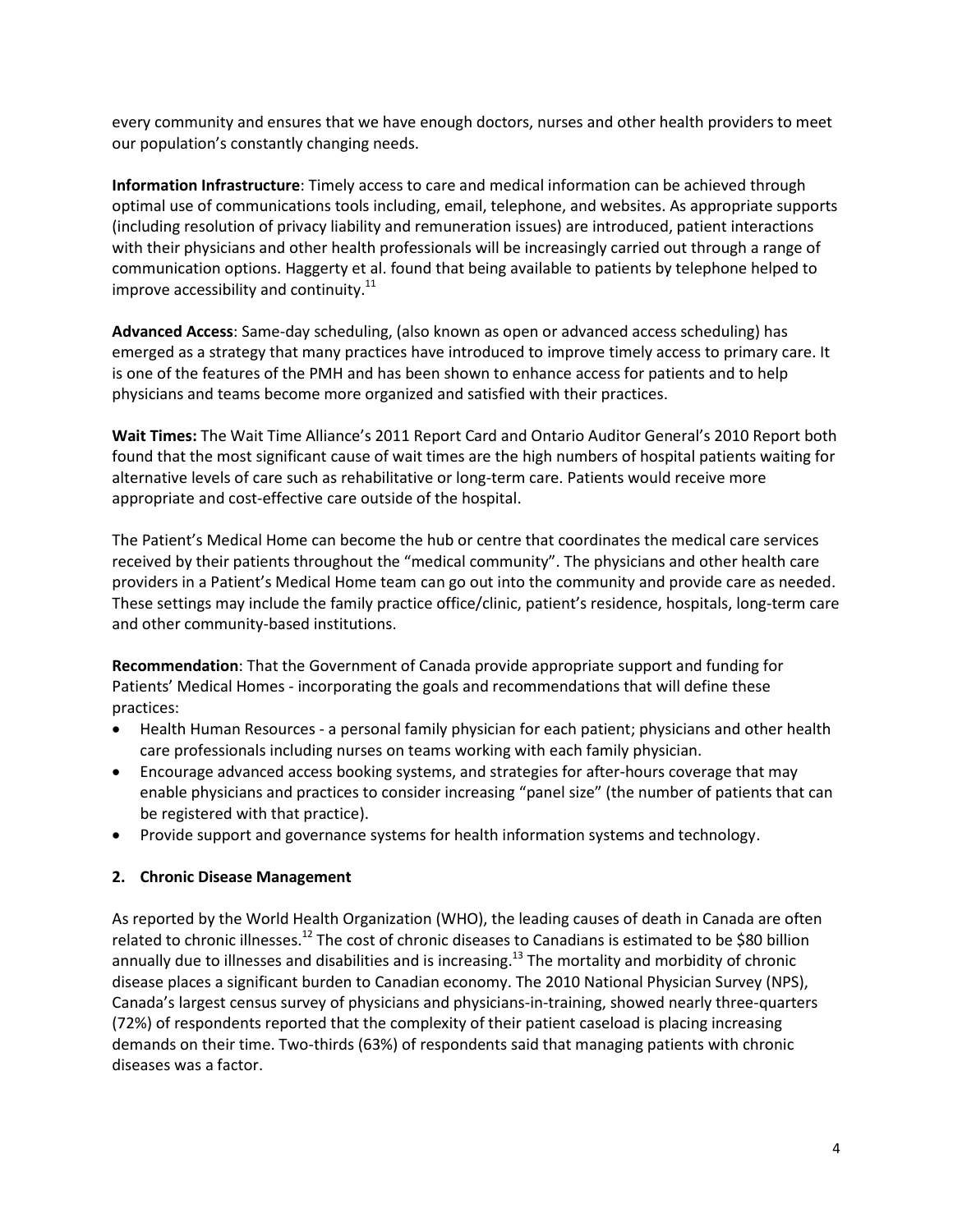There is evidence that primary care can reduce the burden of illness for those with chronic disease. In Canada, the work of Hollander et al. showed more cost-effective care and better outcomes for patients with chronic diseases who have the benefit of continuing care from a personal family physician.<sup>14</sup> Research has shown that a population, regardless of socio-economic status, is healthier when it has access to comprehensive health care services; a more comprehensive "basket of services" can lead to better health outcomes for all, including vulnerable populations.<sup>15</sup> Not only does a wider range of services provided by primary care practitioners result in better health outcomes, it does so at lower costs.<sup>16</sup>

Family practices in the Patient's Medical Home model can identify and provide needed services not only to individuals, but to the populations and communities they serve. Preventive care, health promotion, chronic disease management, the delivery of public health information and services are components of the PMH. Beal et al. found that, "When adults have a medical home, their access to needed care, receipt of routine preventive screenings, and management of chronic conditions improve substantially".<sup>17</sup>

**Recommendation:** That the Government Canada invest in ongoing research related to chronic diseases including: studies of the incidence and patterns of diseases, health system resource utilization (hospitalizations, emergency visits, etc.), the effectiveness of different medical and health care interventions and management approaches, individual and population health outcomes, and costeffectiveness.

#### **3. Value for Money**

Costly care, such as hospitalization, can often be prevented through better utilization of public health practices, primary care services, self-care models, disease prevention, and access to mental health services, and by optimizing our investment in research and innovation.<sup>18</sup>

Well-supported family practices that function as Patients' Medical Homes will have the opportunity to be an investment that can lead to lower costs and better health outcomes. Patients' Medical Homes can lower costs to the health care system by minimizing use of after-hours clinics and emergency rooms. Starfield et al. also found that consistency of provider /continuity of care has potential benefit for all patient populations, including those with chronic diseases.<sup>19</sup>

**Recommendation**: That the Federal government move to strengthen and support primary care in Canada through: 1) sufficient physician and health care provider resources, and 2) support the infrastructure and governance to promote the Patient Medical Home model nationally.

#### **CLOSING REMARKS**

The Patient's Medical Home envisions a Canadian health care system that ranks among the world's best. It is patient-centred and can lead to better health outcomes. Patients' Medical Homes can serve as central hubs allowing access to and coordination of medical services needed by patients.

Focusing on these recommendations and providing solutions will improve the health of Canadians, reduce burdens on the health care system, advance quality of care, and help to create an efficient and effective system.